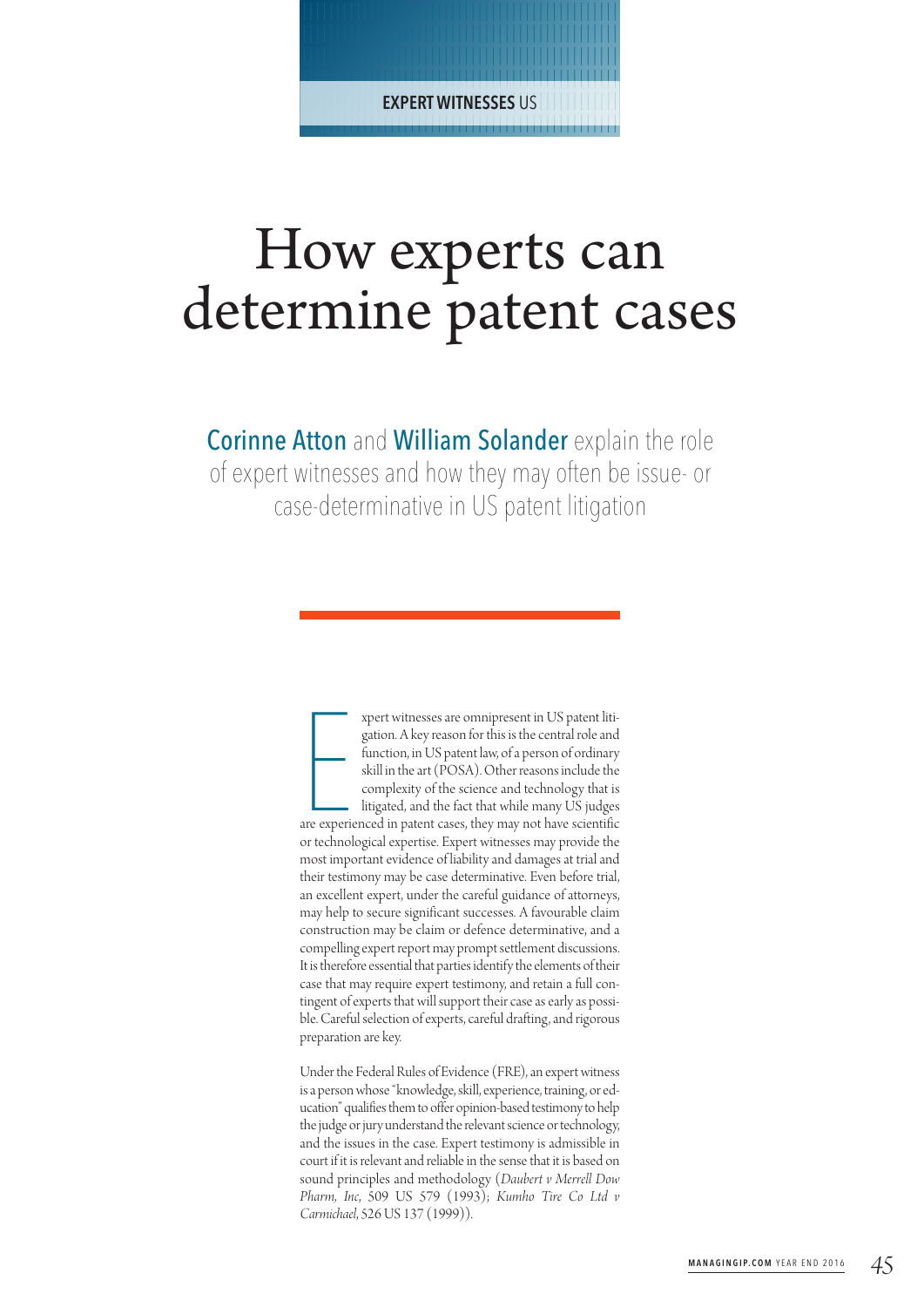# *The identity, work product and opinions of consulting experts are generally shielded from discovery*

### Consulting and testifying experts

There are two types of experts in US litigation. The first, and ultimately the most important, type is testifying experts. Testifying experts prepare and disclose expert reports, they are put forward for deposition, and they may ultimately testify and be cross-examined in court. Testifying experts are typically scientists, engineers and economists.

Scientists and engineers generally educate the court as to the underlying science or technology, and may testify on a broad range of issues, including:

- the level of education, skill and experience of a POSA;
- what a POSA would have understood a patent claim term to mean as of the priority date of the claim;
- what is taught or disclosed in the prior art;
- whether a claim element is present or not in the prior art;
- whether the differences between the claimed invention and what is disclosed or taught in the prior art would have been obvious to a POSA as of the priority date of the patent claim;
- whether objective indicia of non-obviousness exist, such as long-felt but unmet need, failure of others, unexpected results, and the commercial success of the invention;
- whether the specification of the patent, when read in conjunction with an asserted patent claim, discloses to a POSA in "full, clear, concise, and exact terms" how to make and use the claimed invention, without undue experimentation; and
- whether a claim element is present in a particular product or process(35USC§§103, 112; *In reWands*, 858 F 2d 731, 737 (FedCir 1988)).

Economists may testify on issues such as market definition and market share, demand for the patented product, the acceptability of non-infringing alternatives, distribution channels, price elasticity, profitability, the value of the invention or the apportionment of the patented invention to the value of the product or process, and licence royalties for comparable products. Testifying experts may also offer ultimate opinions on whether a patent claim is invalid or is infringed, and on the measure of damages, or royalty that is "reasonable under the circumstances" (35USC§ 284; FRE 704).

Consulting (non-testifying) experts also perform an important role in US patent litigation. Consulting experts differ from testifying experts in that they are not expected to prepare or submit an expert report, or offer testimony at deposition or in court. Consultingexperts – along with testifying experts – provide behind-the-scenes assistance, educating attorneys as to the relevant science or technology, evaluating claims and defences, locating and advising on the scope of prior art, assisting with infringement or invalidity contentions, and designing and explaining experiments. They may also assist with discovery, for example by advising on topics for interrogatories and depositions.

Different rules apply to testifying and consulting experts. One of the most important differences is that the identity, work product and opinions of consulting experts are generally shielded from discovery (Federal Rules of Civil Procedure (FRCP) 26). Documents, drafts and the workings of testifying experts that are prepared in anticipation of litigation or trial are also shielded from discovery, with three exceptions:

- communications concerning any facts or data provided by attorneys that the testifying expert considered in forming the opinions to be expressed;
- communications concerning any assumptions provided by attorneys that the testifying expert considered in forming the opinions to be expressed; and
- the compensation a testifying expert will receive for work on thecase or testimony.

#### Necessary skills and qualities of an expert

Parties may consult a number of sources to identify potential experts. Client employees such as the inventors or in-house technicians may be knowledgeable about leading researchers in the field. Parties may also identify potential experts from leading academic institutions, from reviewing relevant publications, and from recommendations from colleagues and other experts in the field. Expert consulting firms may also be useful, for example, to identify damages experts.

Selecting the best experts requires careful consideration of professional and personal qualities, and practical realities. Professionally, an expert must have the education and experience required to offer sound, competent, and credible opinions. Ideally, they should be eminently qualified and respected in the relevant field. They must have a confident command of the relevant subject matter, and if expected to testify, must be an excellent teacher and an effective communicator. Testifying experts, in particular, must inspire confidence, perform well under pressure, and be able to withstand rigorous cross-examination.

Personally, an expert must be honest, sincere, fair and objective. They should have a good attitude and demeanour, be likeable, easy to work with and willing to listen. They must also have sufficient time to devote to the case, and should be easily accessible. If expected to testify they should also, ideally, have prior deposition or trial experience, and be legally and strategically savvy.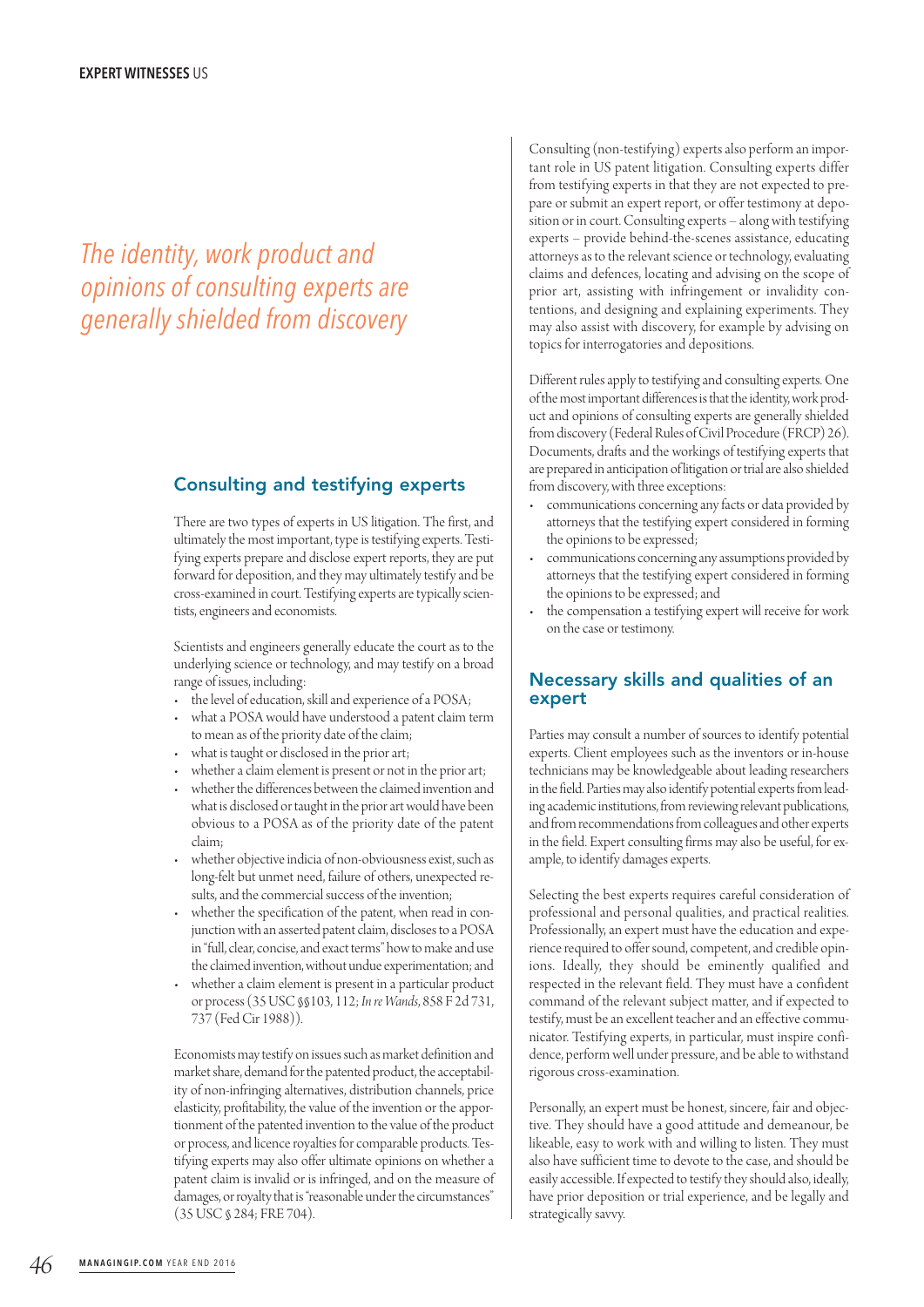#### Conflicts of interest, problematic statements and communications with others

Conflicts of interest are a very important consideration when contacting potential experts, and must be thoroughly investigated before an expert is retained. Parties must confirm:

- that a potential expert has not been approached by any other party in the case;
- whether they have ever worked for, or advised any other party, and in what capacity; and
- whether they have previously testified, and if yes, whether they have ever had any testimony excluded by a court or arbitral panel.

Before an expert is retained, parties must understand how a potential expert views key issues in the case. Parties should also locate and review all prior testimony, mention in briefing and judgments, and all relevant publications to confirm that the expert has made no inconsistent or troublesome statements.

Regardless of whether an expert is expected to testify or not, their role, responsibilities and compensation should be clearly defined in a retention agreement. Experts should also be counselled to avoid interactions with each other, with client employees, with representatives from other parties, and with other experts retained by those parties, not least to avoid any potential breach of attorney-client privilege or work product protection.

## Expert reports and depositions

The content and exchange of expert reports and expert-related discovery is governed by the FRCP. Under FRCP  $26(a)(2)$ , a party must disclose to all other parties the identity of any expert witness it may use at trial. This testifying expert must then prepare, sign and serve a written expert report which contains among other things:

- a complete statement of all of the opinions they intend to express at trial, and the basis and reasons for each opinion;
- the facts or data they considered when forming their opinions;
- any exhibits they intend to use to summarize or support their opinions;
- their qualifications, including a list of all of the publications they have authored in the last ten years;
- a list of all cases they have testified in by deposition or at trial in the last four years; and
- a statement of the compensation they will be paid for working on and testifying in the case.

While attorney assistance is permitted, it is imperative that experts draft, or at least review and heavily edit, their report so that they can truthfully claim authorship of it, and confirm that they understand and agree with everything stated within it.

In a typical patent case, expert reports are exchanged with the party bearing the burden of proof going first; the opposing expert then has the chance to respond; and the party bearing the burden then has the chance to reply. Experts who have submitted a report must then be offered for deposition, and may ultimately have to present and defend their opinions on crossexamination in court.

#### Expert declarations in PTAB proceedings

Just over four years ago, three new proceedings became available for trying certain patent matters before the Patent Trial and Appeal Board (PTAB) of the US Patent and Trademark Office. These proceedings - inter partes review, post grant review, and covered business method challenges - are essentially mini validity trials. Similar to litigation before district courts, the parties exchange briefing proposing claim constructions, defining the education and experience of a POSA, and explaining how the prior art does or does not render certain patent claims invalid. Both the petitioner and the patent owner can file expert declarations supporting their arguments, and limited discovery, including the deposition of expert witnesses, is permitted.

In these declarations, experts must "disclose the facts and/or data" which underlie their opinions, and if they rely "on a technical test or data from such a test", they must explain, among other things:

- why they are using that test or data;
- how the test was performed;
- how the data was generated;
- how the data is used to determine a value; and
- how the test is regarded in the relevant art.

#### The admissibility of expert testimony before PTAB and the court

The FRE govern the admissibility of evidence both before the PTAB and before the court. FRE 702 to 705 specifically concern expert testimony. Together these rules provide, among other things, that:

- an expert witness is a person whose "knowledge, skill, experience, training, or education" qualifies them to offer opinion-based testimony;
- an expert may only offer testimony if their "scientific, technical, or other specialized knowledge" will help the court "understand the evidence or to determine a fact in issue";
- testimony offered by an expert must be "based on sufficient facts or data," must be "the product of reliable principles and methods," and the expert must have reliably applied those "principles and methods to the facts of the case";
- experts may base their opinions on facts or data they "personally observed," or have "been made aware of";
- if a fact or data is of a kind that "experts in the particular field would reasonably rely on," opinions based on those facts or data are admissible regardless whether the underlying fact or data is itself admissible; and
- an opinion offered by an expert is "not objectionable just because it embraces an ultimate issue," for example, validity, infringement or the measure of damages(FRE 702-704).

Courts are also empowered under FRE 706 to appoint their own experts, but this provision has rarely been used in patent litigation.